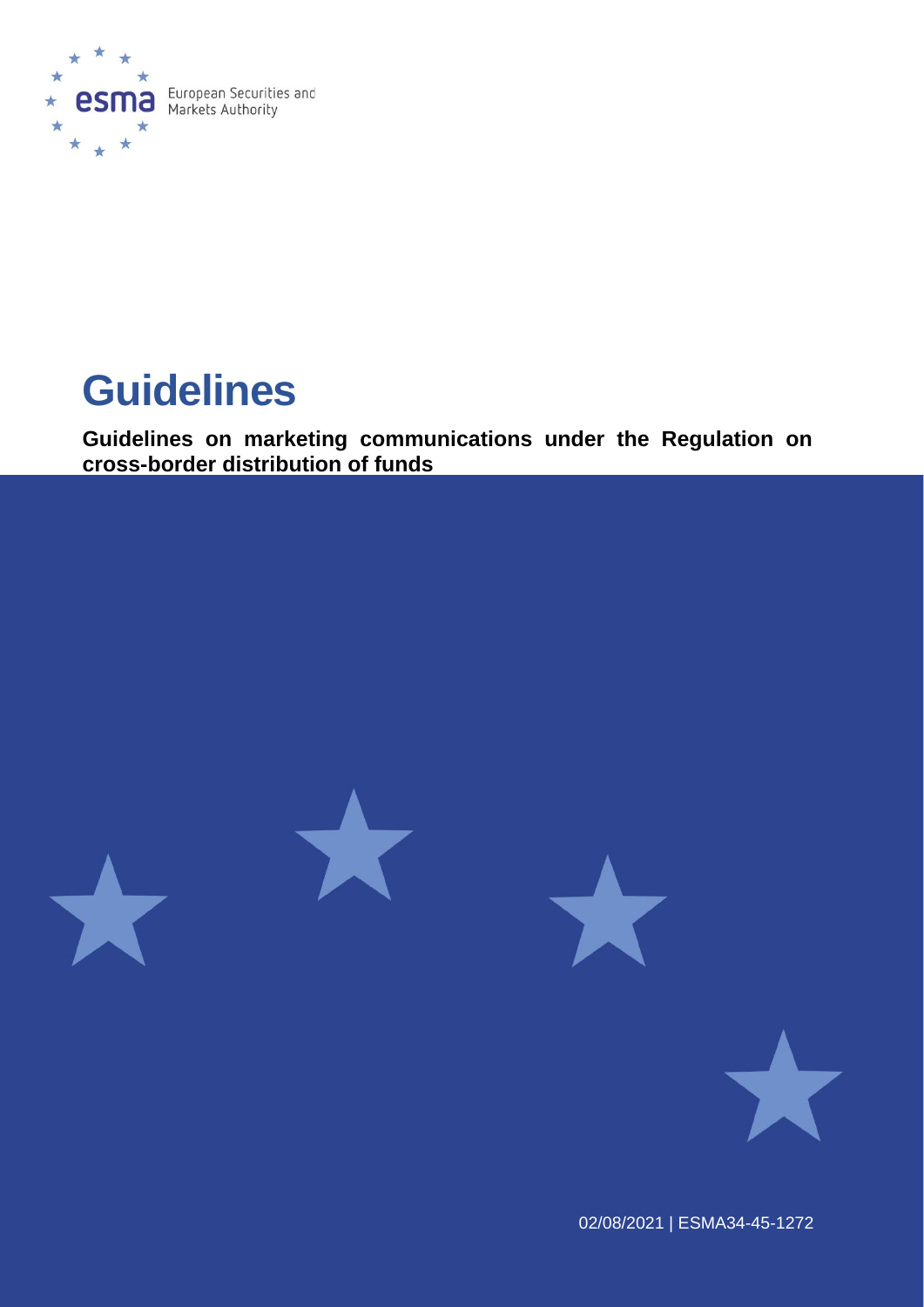# **Table of Contents**

| $\mathbf{1}$   |                                                                                               |     |                                                                                     |  |
|----------------|-----------------------------------------------------------------------------------------------|-----|-------------------------------------------------------------------------------------|--|
| $\overline{2}$ |                                                                                               |     |                                                                                     |  |
| 3              |                                                                                               |     |                                                                                     |  |
|                | 3.1                                                                                           |     |                                                                                     |  |
|                |                                                                                               | 3.2 |                                                                                     |  |
| 4              |                                                                                               |     | Guidelines on the identification as such of marketing communications4               |  |
| 5              |                                                                                               |     | Guidelines on the description of risks and rewards in an equally prominent manner 5 |  |
|                | Guidelines on the fair, clear and not misleading character of marketing communications 6<br>6 |     |                                                                                     |  |
|                | 6.1                                                                                           |     |                                                                                     |  |
|                |                                                                                               | 6.2 |                                                                                     |  |
|                | 6.3                                                                                           |     |                                                                                     |  |
|                | 6.4                                                                                           |     | Information on past performance and expected future performance 10                  |  |
|                | 6.5                                                                                           |     |                                                                                     |  |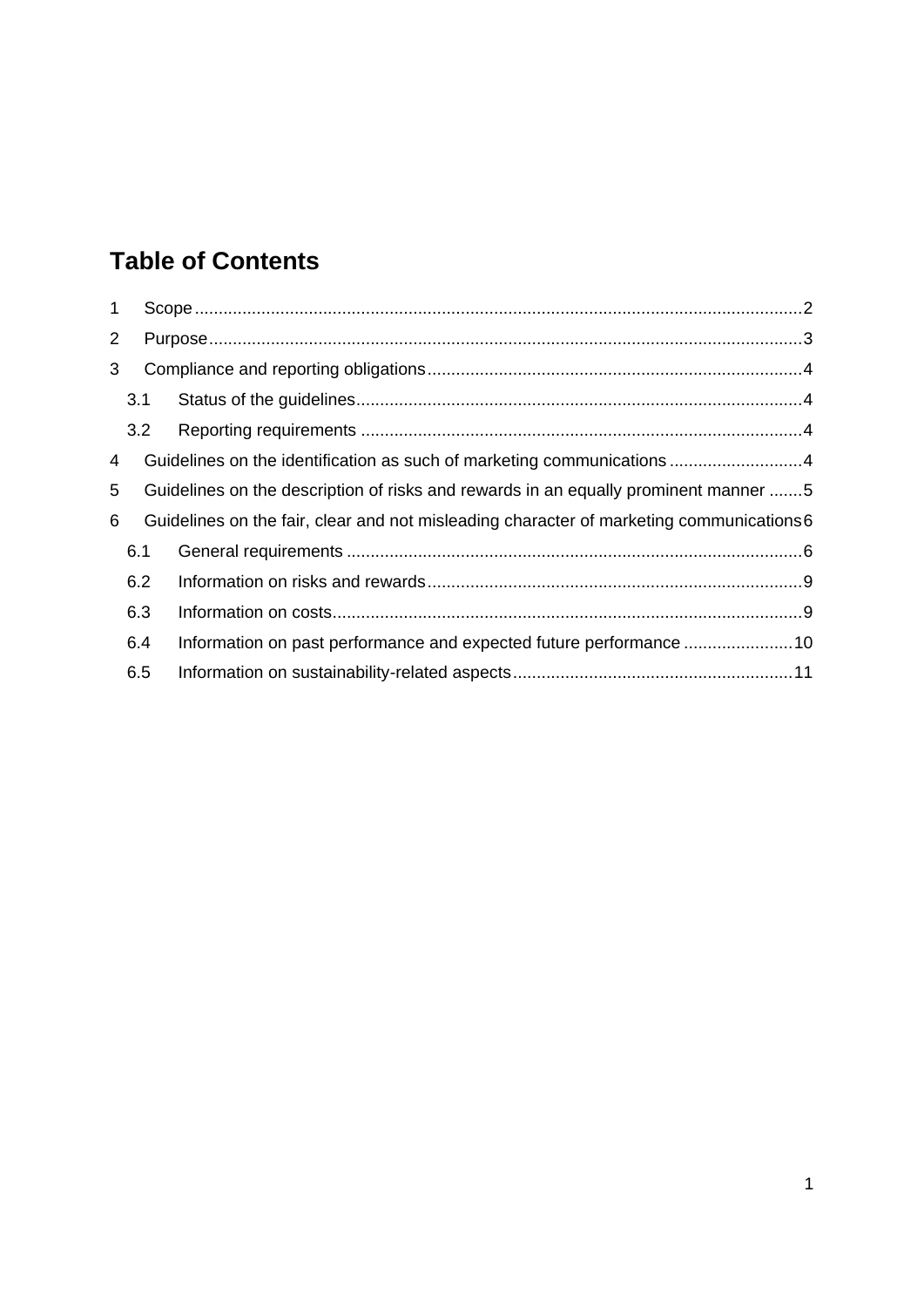# <span id="page-2-0"></span>**1 Scope**

### **Who?**

These guidelines apply to UCITS management companies, including any UCITS which has not designated a UCITS management company, Alternative Investment Fund Managers, EuVECA managers and EuSEF managers.

### **What?**

The Guidelines should apply to all marketing communications addressed to investors or potential investors for UCITS and AIFs, including when they are set up as EuVECAs, EuSEFs, ELTIFs and MMFs. Examples of documents that may be considered as marketing communications include, *inter alia*:

- a) All messages advertising for a UCITS or an AIF, regardless of the medium, including paper printed documents or information made available in electronic format, press articles, press releases, interviews, advertisements, documents made available on the internet, as well as webpages, video presentations, live presentations, radio messages or factsheets.
- b) Messages broadcasted on any social media platform, when such messages refer to any characteristics of a UCITS or an AIF, including the name of the UCITS or the AIF. For the purpose of these guidelines, the term "social media" should be understood as any technologies which enable social interaction and the creation of collaborative content online, such as blogs and social networks (Twitter, LinkedIn, Facebook, Instagram, Tiktok, Youtube, Discord etc.) or discussion forums, accessible by any means (in particular electronic means, via a computer or mobile applications for example).
- c) Marketing material addressed individually to investors or potential investors, as well as documents or presentations made available by a UCITS management company, an AIFM, a EuVECA manager or a EuSEF manager to the public on its website or in any other places (fund manager's registered office, distributor's office, etc.).
- d) Communications advertising a UCITS or an AIF addressed to investors or potential investors located both in the home Member State of the fund manager or in a host Member State.
- e) Communications by a third party and used by a UCITS management company, an AIFM, a EuVECA manager, or a EuSEF manager for marketing purposes.

Examples of communications that should not be considered as marketing communications include, *inter alia*:

a) Legal and regulatory documents/information of a fund, such as the prospectus or the information which is to be disclosed to investors in accordance with Article 23 of Directive 2011/61/EU, Article 13 of Regulation (EU) No 345/2013 or Article 14 of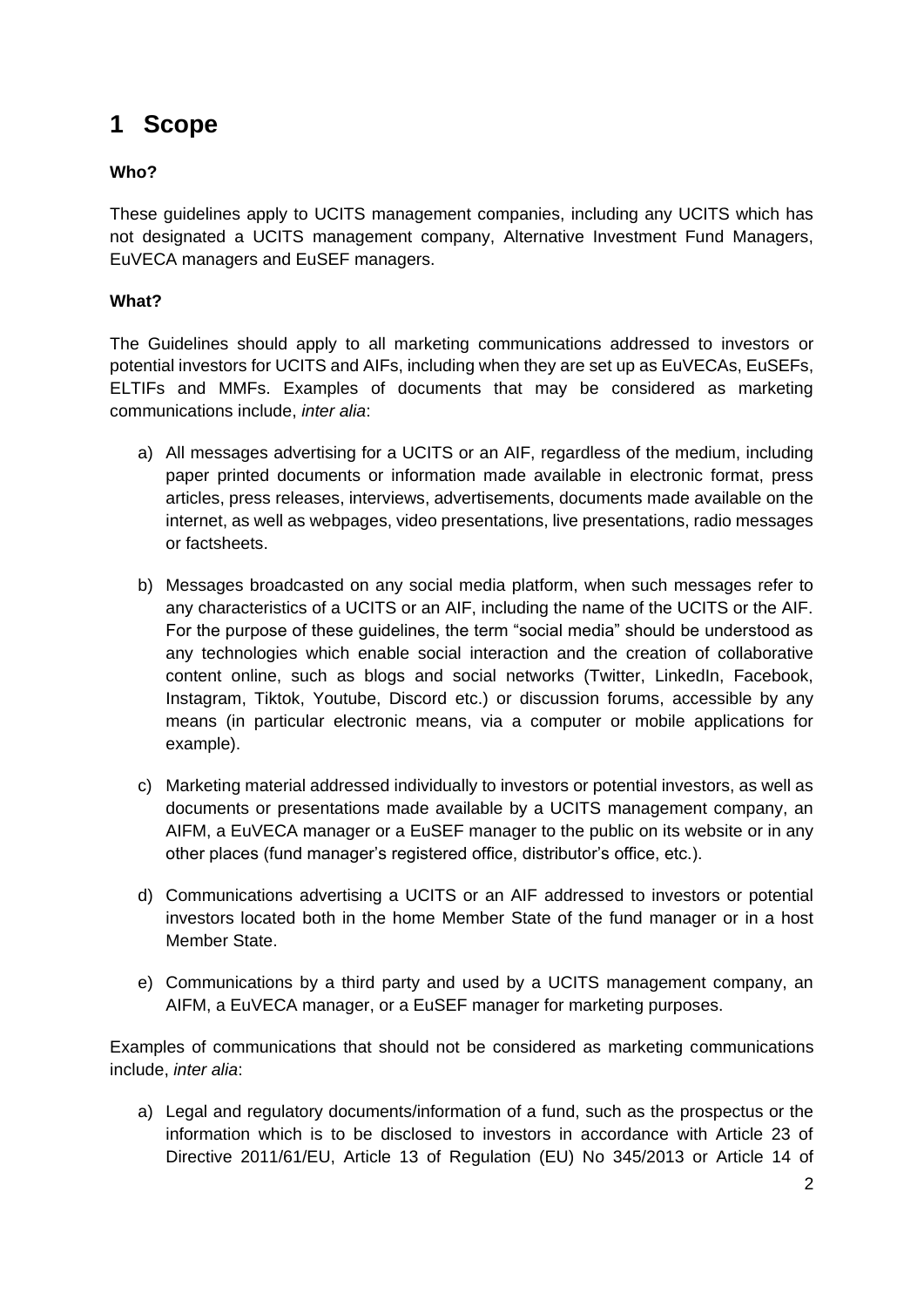Regulation (EU) No 346/2013, the KIID and/or KID, the annual and half-yearly reports of a UCITS or an AIF, the Memorandum & Articles of Association, By-Laws, Trust Deed or similar documents required to legally establish a fund, or notice to a General Meeting of shareholders/unitholders.

- b) Corporate communications broadcast by the fund manager describing its activities or some recent market developments – such as the disclosure of quarterly or half-yearly earnings, dividend announcements, organisational announcements or senior management changes –which do not refer to a specific UCITS or AIF or a group of UCITS or AIFs, unless the activities of the fund managers are limited to one fund or a small number of funds which are implicitly identified in such corporate communication.
- c) Short messages broadcast on-line, in particular on social media platforms (e.g. Twitter, LinkedIn, Facebook, Instagram, Tiktok, Youtube, Discord etc), which only include a link to a webpage where a marketing communication is available, but which do not contain any information on a specific AIF, UCITS or group of AIFs or UCITS.
- d) Information or communication issued in the context of pre-marketing, as defined in Article 4(1)(aea) of Directive 2011/61/EU;

#### **When?**

These guidelines apply 6 months after the date of the publication of the guidelines on ESMA's website in all EU official languages.

## <span id="page-3-0"></span>**2 Purpose**

- 1. As specified in Article 4(6) of the Regulation<sup>1</sup>, the purpose of these guidelines is to specify the application of the requirements for marketing communications set out in Article 4(1) of the Regulation. In particular they establish common principles on the identification as such of marketing communications, the description of risks and rewards of purchasing units or shares of an AIF or units of a UCITS in an equally prominent manner, and the fair, clear and not-misleading character of marketing communications, taking into account on-line aspects of such marketing communications. However, the Guidelines do not intend to replace existing national requirements on the information to be included in marketing communications (such as those relating to the fiscal treatment of the investment in the promoted fund) to the extent these are compatible with any existing harmonised EU rules (e.g. rules on disclosure of costs or performance in the KIID should not be contradicted or diminished by different national disclosure requirements on costs or performance in marketing communications).
- 2. In accordance with Article 4(6) of the Regulation, these guidelines will be updated periodically.

<sup>&</sup>lt;sup>1</sup> Regulation (EU) 2019/1156 of the European Parliament and the Council of 20 June 2019 on facilitating cross-border distribution [of collective investment undertakings and amending Regulations \(EU\) No 345/2013, \(EU\) No 346/2013 and \(EU\) No 1286/2014.](https://eur-lex.europa.eu/legal-content/EN/TXT/?uri=CELEX%3A32019R1156)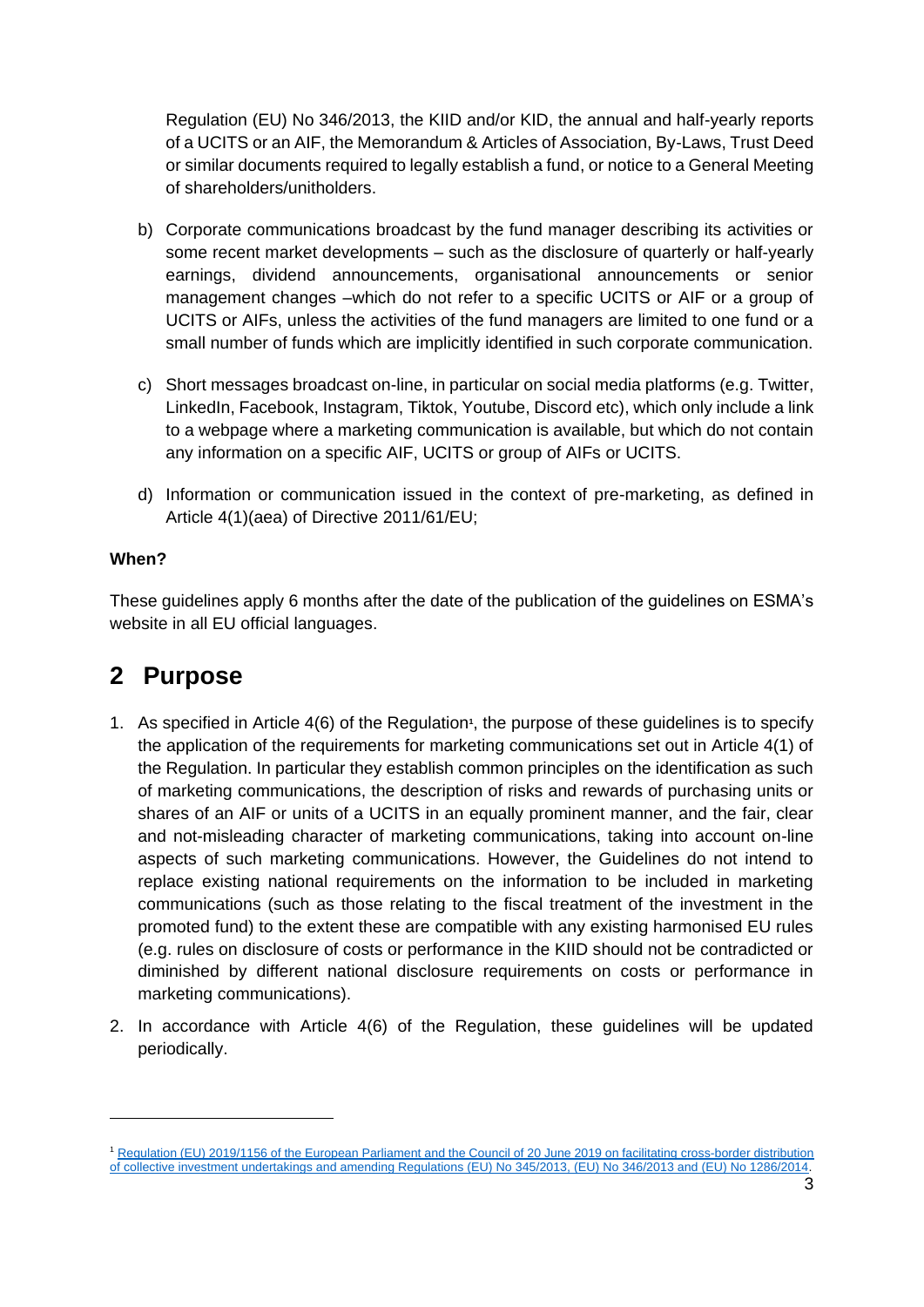# <span id="page-4-0"></span>**3 Compliance and reporting obligations**

### <span id="page-4-1"></span>3.1 Status of the guidelines

3. This document contains guidelines issued under Article 16 of the ESMA Regulation**<sup>2</sup>** . In accordance with Article 16(3) of the ESMA Regulation national competent authorities and financial market participants must make every effort to comply with guidelines and recommendations.

### <span id="page-4-2"></span>3.2 Reporting requirements

4. National competent authorities to which these guidelines apply must notify ESMA whether they comply or intend to comply with the guidelines, with reasons for non-compliance, within two months of the date of publication by ESMA. In the absence of a response by this deadline, national competent authorities will be considered as non-compliant. A template for notifications is available from the ESMA website.

# <span id="page-4-3"></span>**4 Guidelines on the identification as such of marketing communications**

- 5. Any reference to a UCITS or an AIF in a press article, advertisement or press release on the internet or on any other medium may only be published after the home national competent authority of the promoted fund has granted approval, where such approval is required for the marketing, and, if applicable, the UCITS management company, the AIFM, the EuSEF manager or the EuVECA manager has received notification that it may market the promoted fund in the targeted host Member State.
- 6. The requirement for marketing communications to be identifiable as such should imply that all marketing communications include sufficient information to make it clear that the communication has a purely marketing purpose, is not a contractually binding document or an information document required by any legislative provision, and is not sufficient to take an investment decision. In this context, a marketing communication should be deemed to be identified as such when it includes a prominent disclosure of the terms "*marketing communication*" (even when preceded by the # symbol when the use of that symbol accentuates the text which it precedes in the case of on-line marketing communications), such that any person looking at it, or listening to it, can identify it as a marketing communication.
- 7. Additionally, marketing communications should include a disclaimer such as the following:

"*This is a marketing communication. Please refer to the [prospectus of the [UCITS/ AIF/EuSEF/EuVECA]/Information document of the [AIF/EuSEF/EuVECA] and to the [KIID/KID](delete as applicable)] before making any final investment decisions.*"

<sup>2</sup> [Regulation \(EU\) No 1095/2010 of the European Parliament and of the Council of 24 November 2010 establishing a European](https://eur-lex.europa.eu/legal-content/EN/TXT/?uri=celex%3A32010R1095)  [Supervisory Authority \(European Securities and Markets Authority\).](https://eur-lex.europa.eu/legal-content/EN/TXT/?uri=celex%3A32010R1095)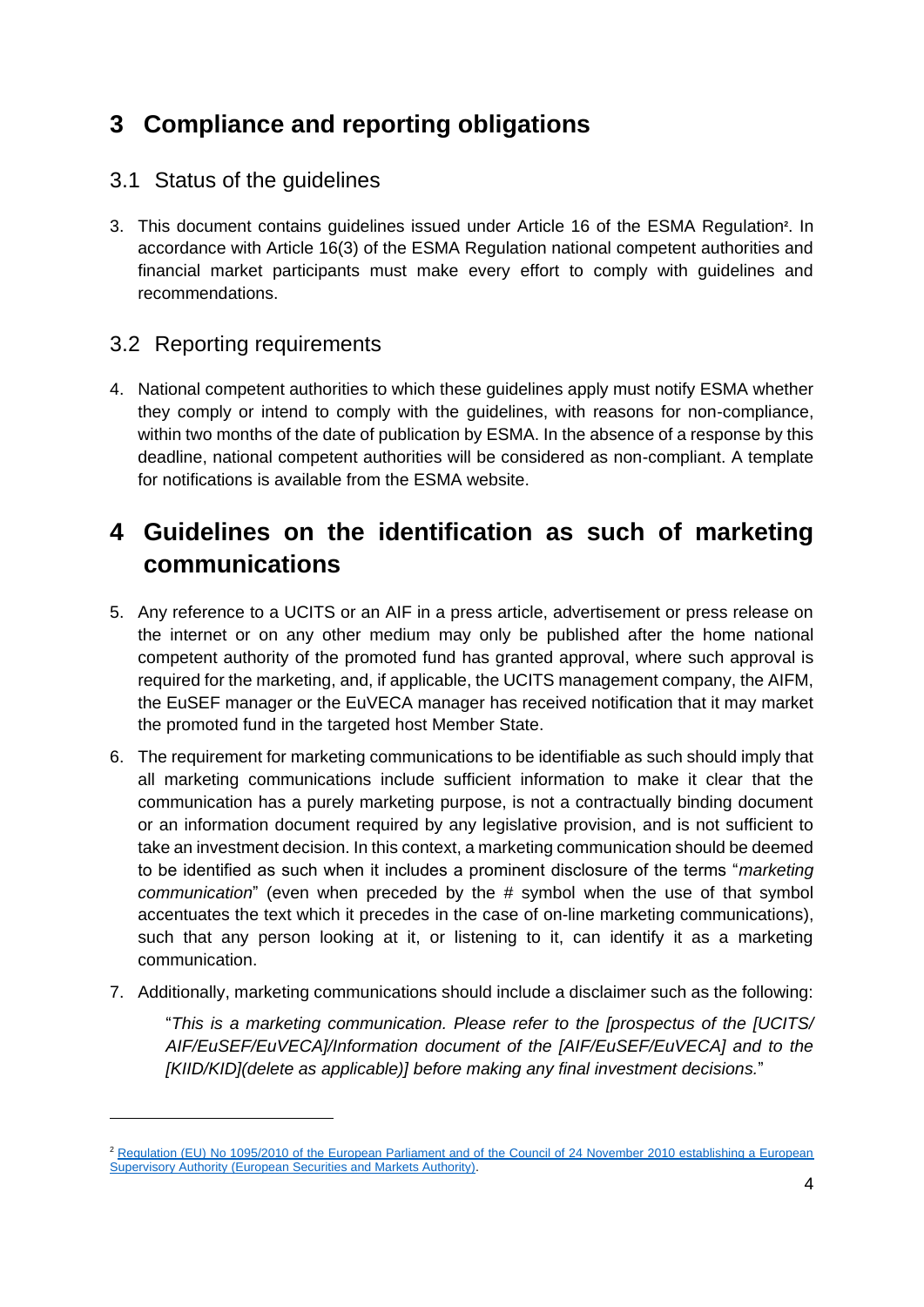- 8. However, when this disclaimer is not fit to the format and length of an on-line marketing communication, it may be replaced by a shorter identification of the marketing purpose of the communication, such as the words "Marketing Communication" in the case of a banner or short videos lasting only a few seconds on a website or the word "#MarketingCommunication" for social media platforms.
- 9. The disclaimer should be clearly displayed in the marketing communication. Clarity should be assessed in consideration of the type of communication: in case of a video presentation, the disclaimer should be embedded in the video and displaying the disclaimer just at the end of the video should not be considered appropriate.
- 10. A marketing communication should not be considered identifiable as such when it contains excessive cross reference to legal or regulatory provisions unless this is appropriate (e.g. reference to the provisions of a domestic law setting governing the functioning of the specific type of AIF to which the communication relates).

# <span id="page-5-0"></span>**5 Guidelines on the description of risks and rewards in an equally prominent manner**

- 11. When a marketing communication includes information on risks and rewards, the following requirements should be met.
- 12. Marketing communications that reference any potential benefit of purchasing units or shares of an AIF or units or shares of a UCITS should be accurate and always give a fair and prominent indication of any relevant risks. This equally prominent disclosure of risks and rewards should be assessed in relation to both the presentation and the format of these descriptions.
- 13. When disclosing risks and rewards information, the font and size used to describe the risks should be at least equal to the predominant font size used throughout the information provided, and its position should ensure such indication is prominent. Information on risks should not be disclosed in a footnote or in small characters within the main body of the communication. Presenting risks and rewards in the form of a two-column table or summarised in a list clearly differentiating the risks and the rewards on a single page is a good example of how risks and rewards can be presented in an equally prominent manner.
- 14. Marketing communications should not refer to the rewards without referring to the risks. In particular, a marketing communication should not describe only the rewards and refer to another document for the description of the risks.
- 15. Both the risks and rewards should be mentioned either at the same level or one immediately after the other.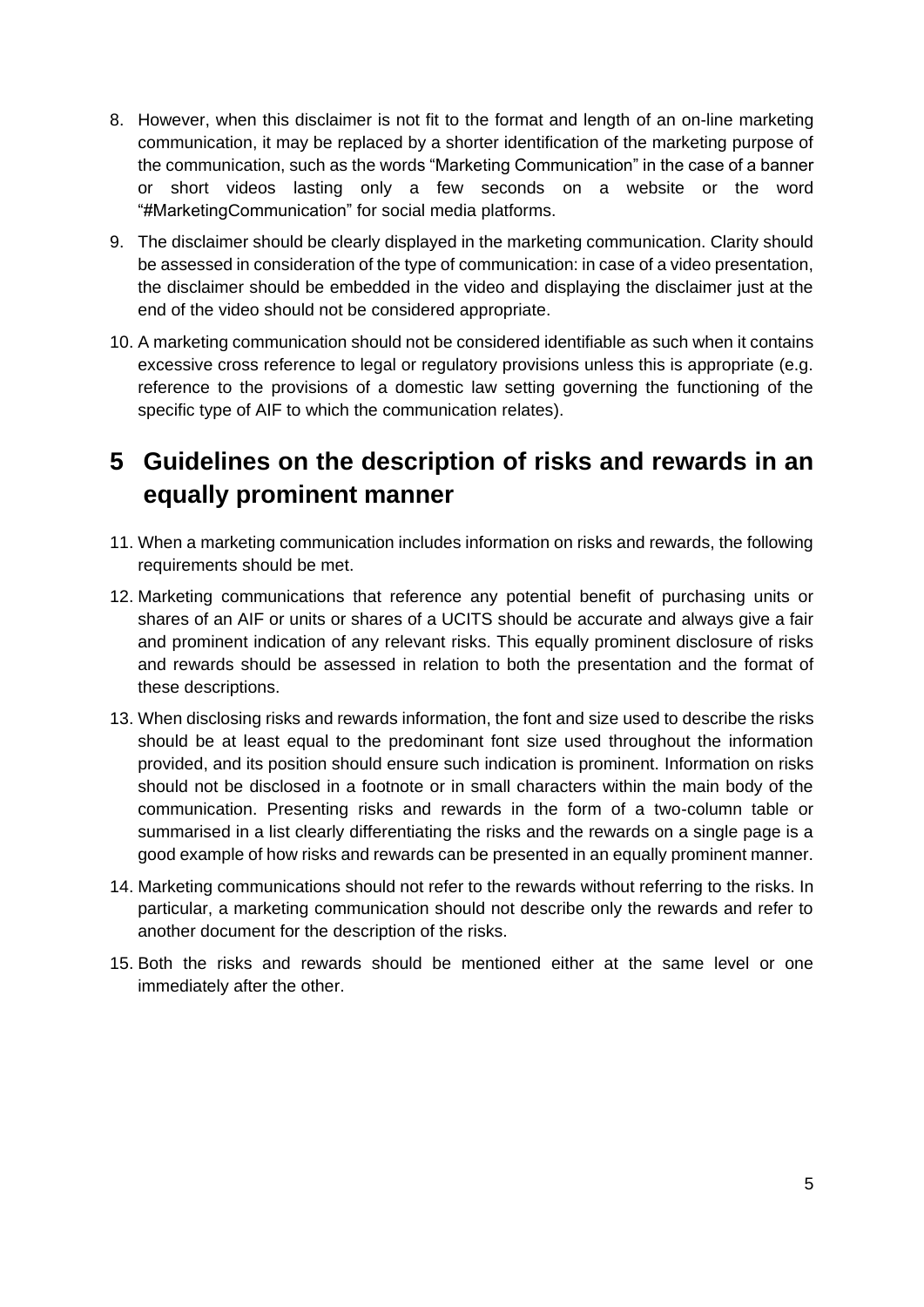# <span id="page-6-0"></span>**6 Guidelines on the fair, clear and not misleading character of marketing communications**

### <span id="page-6-1"></span>**6.1 General requirements**

#### *Suitability of the marketing communication to the target investors or potential investors*

- 16. All marketing communications, regardless of the target investors, should contain fair, clear and not misleading information. However, the level of information and the way that the information is presented may be adapted to whether investment in the promoted fund is open to retail investors (i.e. UCITS or retail AIFs), or to professional investors only (i.e. non-retail AIFs). In particular, marketing communications promoting funds open to retail investors should refrain from using excessively technical wording, provide an explanation of the terminology used, be easy to read and, where relevant, provide adequate explanation on the complexity of the fund and the risks arising from investment to assist investors' understanding of the characteristics of the promoted fund.
- 17. The marketing communication should be written in the official languages, or in one of the official languages, used in the part of the Member State where the fund is distributed, or in another language accepted by the national competent authorities of that Member State.

#### *Consistency with other documents*

- 18. The information presented in the marketing communication should be consistent with the legal and regulatory documents of the promoted fund, as applicable, in particular:
	- a) The prospectus or the information to be disclosed to investors in accordance with Article 23 of Directive 2011/61/EU, Article 13 of Regulation (EU) No 345/2013 or Article 14 of Regulation (EU) No 346/2013,
	- b) The legal documentation of the fund, in particular the Memorandum & Articles of Association, By-Laws, Trust Deed or similar documents required to legally establish a fund,
	- c) The KID or KIID,
	- d) The information disclosed on the websites of UCITS management companies, AIFMs, EuVECA managers and EuSEF managers under Regulation (EU) 2019/2088, and
	- e) The annual and half-yearly reports.
- 19. This requirement is applicable to, inter alia, the disclosure of the investment policy, recommended holding period, risks and rewards, costs, past and expected future performance, and sustainability-related aspects of the investment.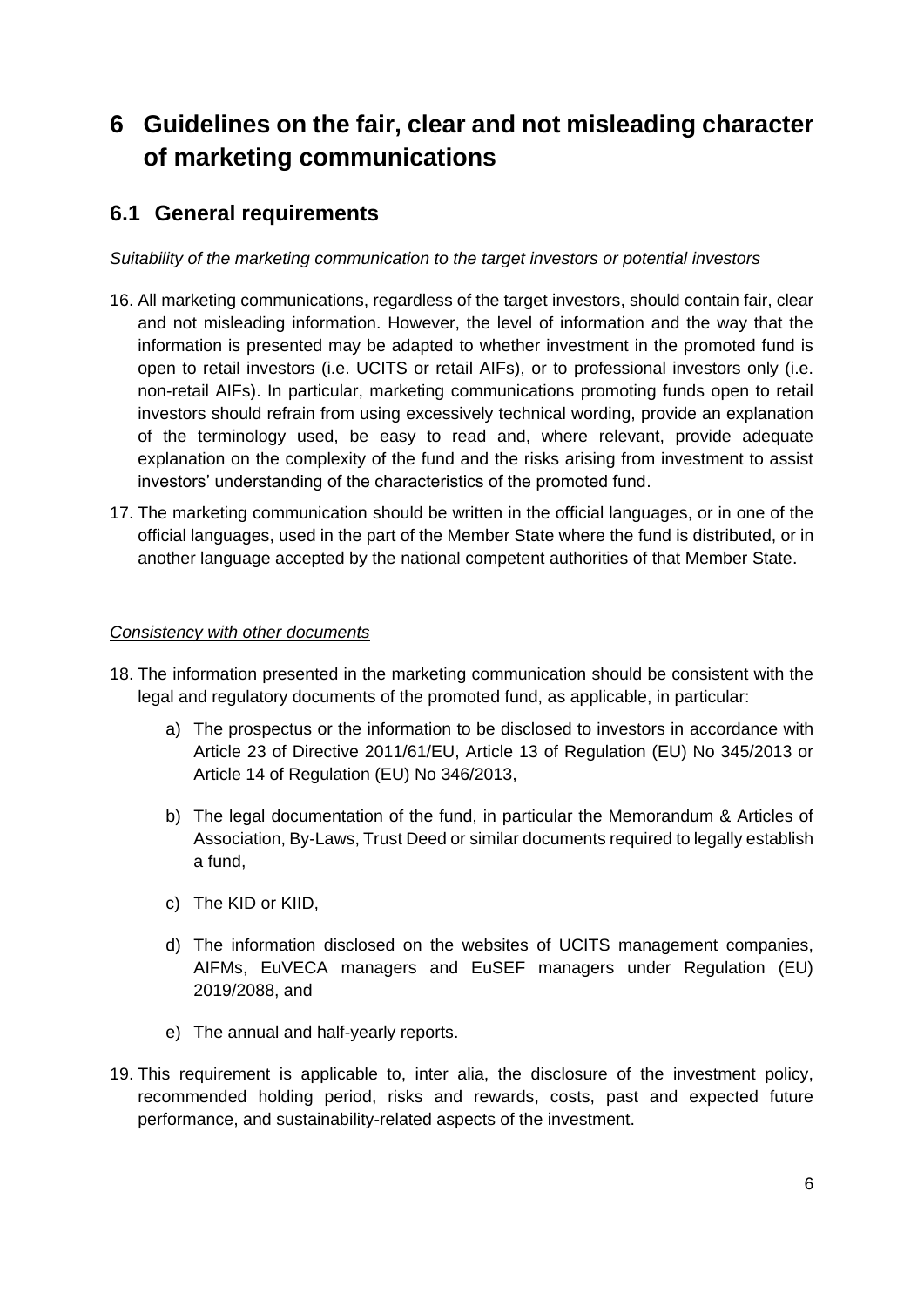- 20. Consistency between the marketing communication and the legal and regulatory documents does not mean that all relevant information which is necessary to make an investment decision should be embedded in the marketing communication. However, the wording or the presentation used in the marketing communication should not be inconsistent with, add to, diminish or contradict any information mentioned in the legal or regulatory documents of the promoted fund.
- 21. Where indicators, simulations or figures relating to risks and rewards, costs, or past and expected future performance returns are mentioned or disclosed in marketing communications, they should be consistent with the indicators, simulations or figures used in the legal and regulatory documents of the fund. This means that the methodology and the value for the computation of the indicators should be the same as in the legal and regulatory documents although the presentation may be different.

#### *Description of the features of the investment*

- 22. When a marketing communication describes some features of the promoted investment, the following requirements should be met.
- 23. The information on the features of the investment should be kept up to date.
- 24. The amount of information included in a marketing communication should be proportionate to the size and format of the communication. For example, when the marketing communication is a paper-printed or in electronic format, the font and font size should be such that the information is easily readable; if audio or video is used, the speed of speaking and volume of sound should make the information understandable and clearly audible.
- 25. When marketing communications describe some features of the investment, they should contain sufficient information to understand the key elements of those features and should not make excessive cross-reference to the legal and regulatory documents of the promoted fund.
- 26. When providing details on the characteristics of the promoted fund, the communication should describe in an accurate manner the features of the investment which is promoted. Accordingly, the communication should:
	- a) When the promoted fund is open to retail investors, make it clear that the investment which is promoted concerns the acquisition of units or shares in a fund, and not in a given underlying asset such as building or shares of a company, as these are only the underlying assets owned by the fund.
	- b) Include at least a short description of the investment policy of the fund and an explanation on the types of assets into which the fund may invest.
- 27. When the communication relates to the use of leverage, regardless of how the leverage is gained, it should include an explanation on the impact of this characteristic, concerning the risk of potential increased losses or returns.
- 28. When marketing communications describe the investment policy of the promoted fund, in order to assist investors' understanding, the following is recommended practice: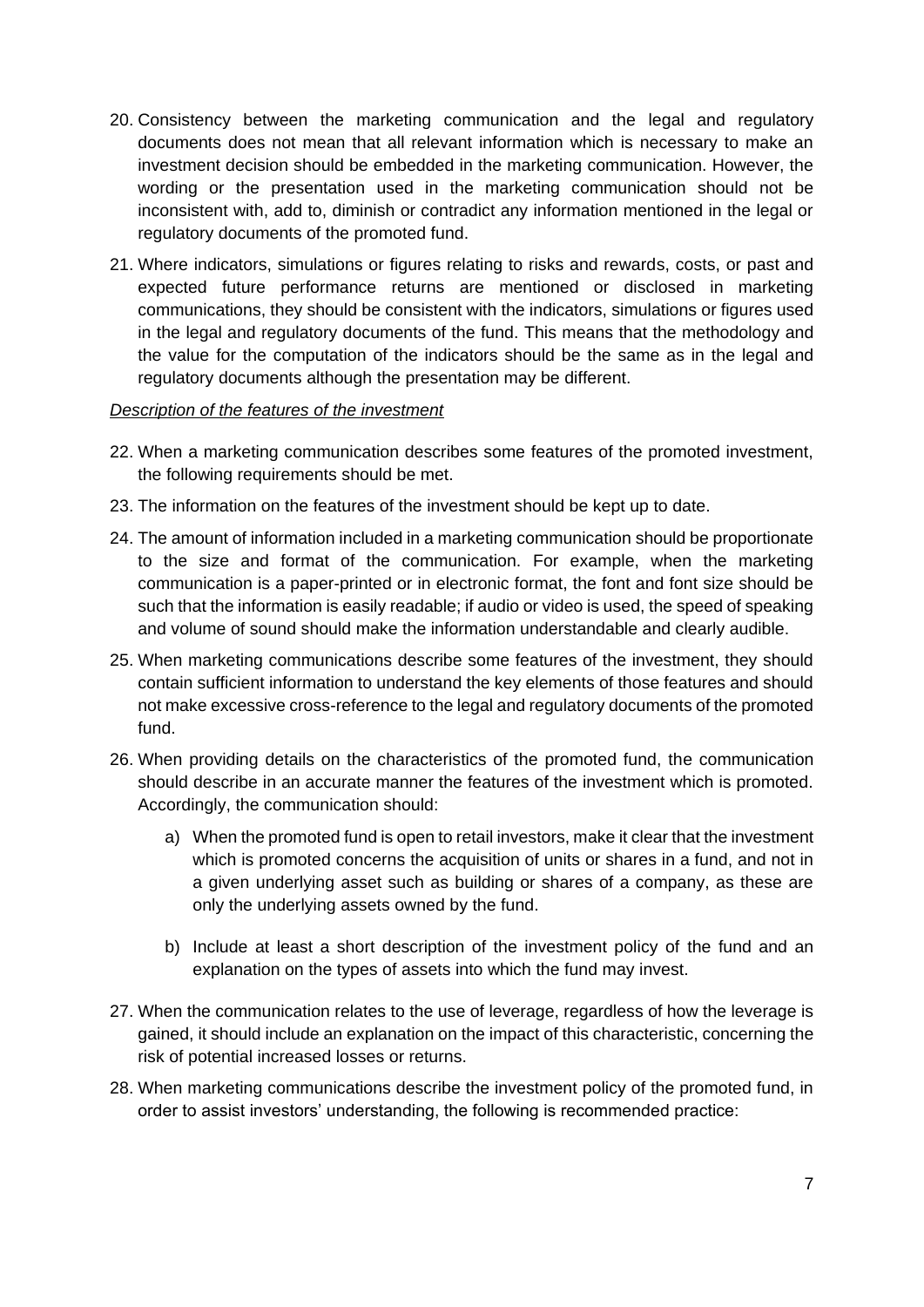- a) In the case of index-tracking funds, the words "passive" or "passively managed" should be included in addition to the words "index-tracking";
- b) When the promoted fund is actively managed, explicitly using the terms "active" or "actively managed";
- c) Active funds which are managed in reference to an index should provide additional disclosure on the use of the benchmark index and indicate the degree of freedom from the benchmark;
- d) Active funds which are not managed in reference to any benchmark index should also make this clear to investors.
- 29. The information contained in marketing communications should be presented in a way that is likely to be understood by the average member of the group of investors to whom it is directed, or by whom it is likely to be received. When the marketing communication promotes a fund open to retail investors, it should be ensured that the meaning of all terms describing the investment are clear.
- 30. Marketing communications should refrain from referring to the name of the national competent authority in a manner that would imply any endorsement or approval of the units or shares which are promoted in the communication by the authority. In particular, a visa or marketing authorisation granted by a national competent authority may be referred to in a marketing communication, but it should not be used as a sales argument.
- 31. In the case of short marketing communications, such as messages on social media, the marketing communication should be as neutral as possible, also it should indicate where more detailed information is available, in particular by using a link to the relevant webpage where the information documents of the fund are available.
- 32. All statements embedded in the marketing communication should be adequately justified based on objective and verifiable sources, which should be quoted. In addition, the communication should refrain from using overoptimistic wording, such as "the best fund" or "the best manager", wording that would diminish the risks, such as "safe investment" or "effortless returns", or wording that may imply high returns, without clearly explaining that such high returns may not be reached and that there is a risk of losing all or part of the investment.
- 33. Comparison of the promoted fund with other funds should be limited to funds characterised by a similar investment policy and a similar risks and rewards profile, unless the marketing documents contain a pertinent explanation on the difference of the funds.
- 34. Any reference to external documents, such as an independent analysis published by a third-party, should mention at least the source of the information and the period to which the information contained in the external document relates.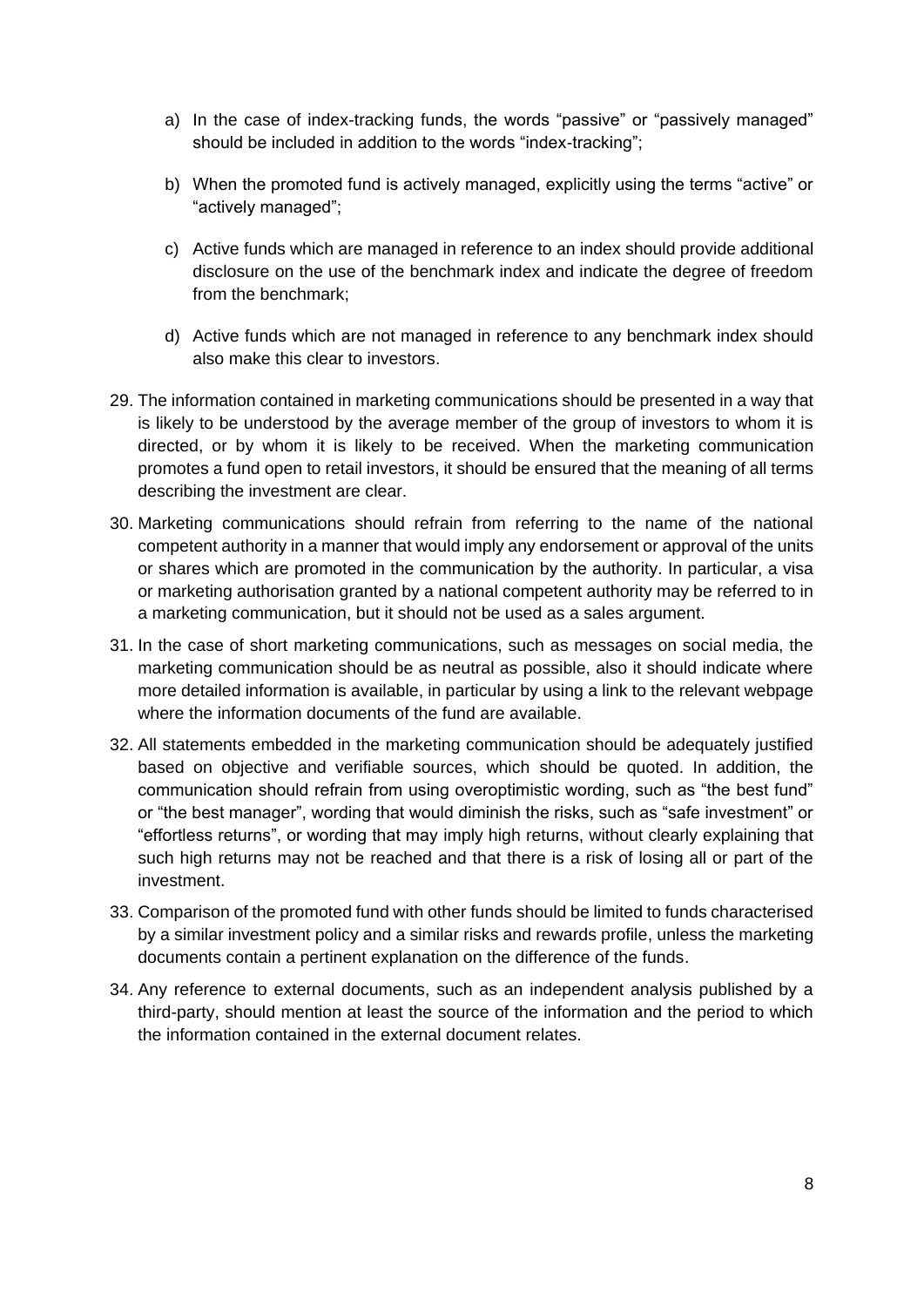### <span id="page-9-0"></span>**6.2 Information on risks and rewards**

- 35. In addition to the requirements set out in section 5 above relating to the description of risks and rewards in an equally prominent manner, the following requirements should be met by marketing communications when they include information on such risks and rewards.
- 36. The disclosure of the risk profile of the promoted fund in a marketing communication should refer to the same risk classification as that included in the KID or the KIID.
- 37. Marketing communications that mention the risks and rewards of purchasing the units or shares of the promoted fund should refer at least to the relevant risks mentioned in the KID, the KIID, the prospectus, or the information referred to in Article 23 of Directive 2011/61/EU, Article 13 of Regulation (EU) No 345/2013 or Article 14 of Regulation (EU) No 346/2013. These marketing communications should also mention where complete information on the risks can be found in a clear and prominent manner.
- 38. In case of AIFs open to retail investors, the marketing communication should clearly mention the illiquid nature of the investment where this is the case.
- 39. The representation of a ranking in a marketing communication may be based only on similar funds in term of investment policy and risk/rewards profile. The ranking's representation should also include the reference to the relevant period (at least 12 months or its multiple) and the funds' risk classification.
- 40. For funds recently set up and for which no past performance records are available, the reward profile may be represented only by reference to the benchmark's past performance or to the objective return, when a benchmark or objective return are envisaged in the legal and regulatory documents of the promoted fund.

### <span id="page-9-1"></span>**6.3 Information on costs**

- 41. When referring to the costs associated with purchasing, holding, converting or selling units or shares of an AIF or units of a UCITS, marketing communications should include an explanation to allow investors to understand the overall impact of costs on the amount of their investment and on the expected returns<sup>3</sup>.
- 42. Where any part of the total costs is to be paid in, or represents an amount of, a currency other than that of the Member State in which the target investors are residents, the marketing communication should clearly state the currency in question, together with a warning that the costs may increase or decrease as a result of currency and exchange rate fluctuations.

<sup>&</sup>lt;sup>3</sup> For clarity, the existing guidelines relating to the disclosure of performance fees under the "ESMA Guidelines on performance [fees in UCITS and certain types of AIFs" \(ESMA34-39-992\)](https://www.esma.europa.eu/sites/default/files/library/esma34-39-992_guidelines_on_performance_fees_en.pdf) apply. Paragraph 46 of the "ESMA Guidelines on performance fees in UCITS and certain types of AIFs" provides that "The prospectus and, if relevant, any ex-ante information documents as well as marketing material, should clearly set out all information necessary to enable investors to understand properly the performance fee model and the computation methodology. Such documents should include a description of the performance fee calculation method, with specific reference to parameters and the date when the performance fee is paid, without prejudice to other more specific requirements set out in specific legislation or regulation. The prospectus should include concrete examples of how the performance fee will be calculated to provide investors with a better understanding of the performance fee model especially where the performance fee model allows for performance fees to be charged even in case of negative performance." This measure is specific to the disclosure of performance fees whereas these guidelines on marketing communications are intended to provide guidance on the fair, clear and not misleading character of the information on costs contained in marketing communications.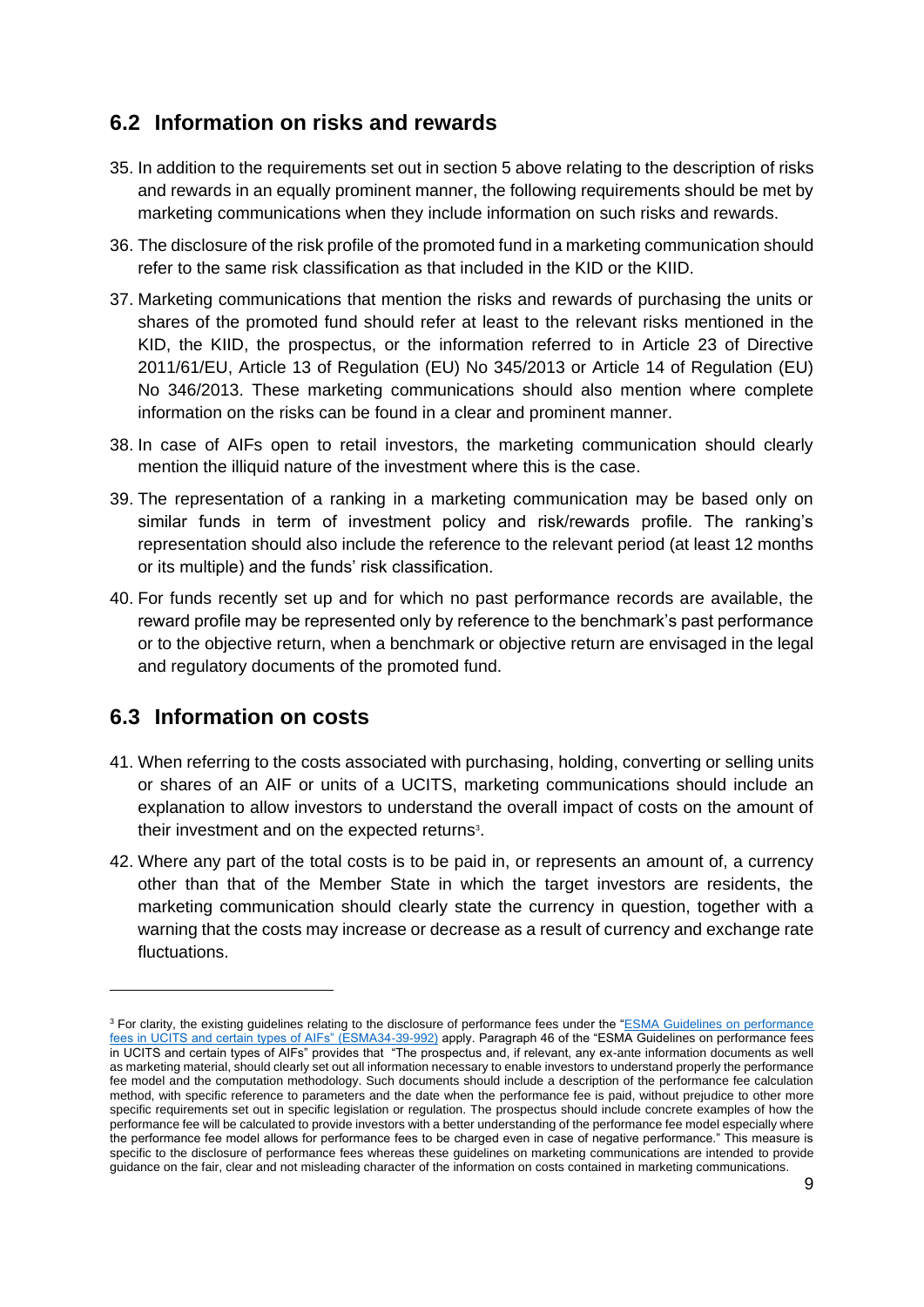### <span id="page-10-0"></span>**6.4 Information on past performance and expected future performance**

#### *Information on past performance*

- 43. In accordance with paragraph 22 above, when a marketing communication refers to the past performance of the promoted fund, this information should be consistent with the past performance included in the prospectus, in the information to be disclosed to investors in accordance with Article 23 of Directive 2011/61/EU, Article 13 of Regulation (EU) No 345/2013 or Article 14 of Regulation (EU) No 346/2013, in the KID or in the KIID. In particular, when the performance is measured against a benchmark index in the prospectus, the information to be disclosed to investors in accordance with Article 23 of Directive 2011/61/EU, Article 13 of Regulation (EU) No 345/2013 or Article 14 of Regulation (EU) No 346/2013, the KID or the KIID, the same benchmark index should serve as a reference in the marketing communication.
- 44. Information on past performance, including simulated past performance, should not be the main information of the marketing communication. It should be based on historical data. It should mention the reference period chosen for measuring the performance and the source of the data. Past performance should be disclosed for the preceding 10 years for funds establishing a KIID, or for the preceding 5 years for other funds, or the whole period for which the relevant funds have been offered if less than 10 years for funds establishing a KIID or less than 5 years for other funds. In every case past performance information should be based on complete 12-months periods but this information may be supplemented with performance for the current year updated at the end of the most recent quarter.
- 45. Any change that affected significantly the past performance of the promoted fund, such as a change of the fund manager, should be prominently disclosed.
- 46. When displaying cumulative performance, the communication should also display the performance of the fund for each year of the considered period. To be displayed in a fair and not misleading manner, the cumulative performance could be presented, for example, in the form of a graph.
- 47. When information on past performance is presented, this information should be preceded by the following statement:

"*Past performance does not predict future returns*".

- 48. If the information on past performance relies on figures denominated in a currency other than that of the Member State in which the target investors are residents, the currency is clearly stated, together with a warning indicating that returns may increase or decrease as a result of currency fluctuations.
- 49. When no information on the past performance of the promoted fund is available, in particular when it has been recently set up, marketing communications should avoid disclosing a simulated past performance based on non-pertinent information. Hence, disclosing simulated past performance should be limited to marketing communications relating to: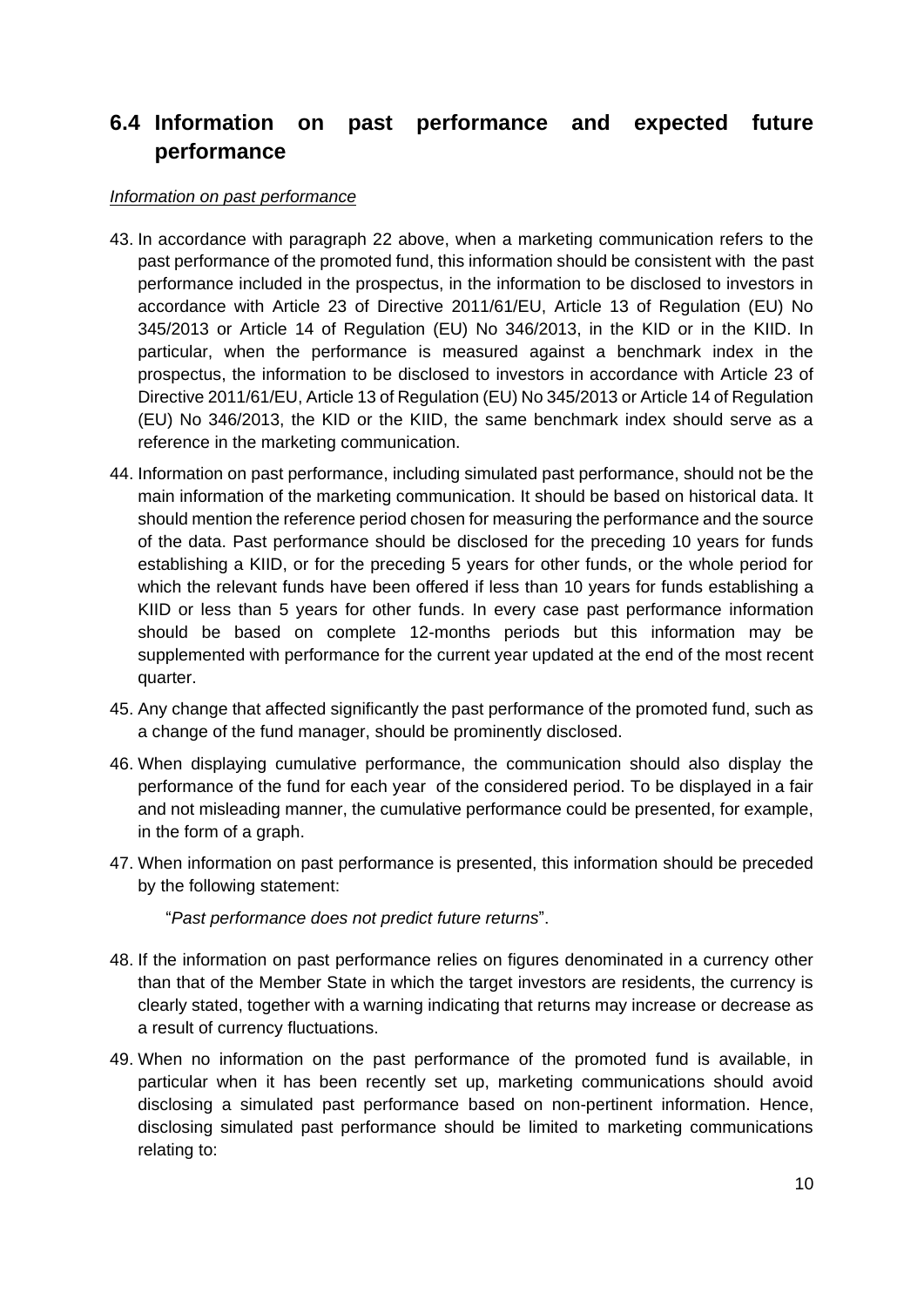- a) A new share class of an existing fund or investment compartments, where the performance can be simulated on the basis of the performance of another share class, provided the two share classes have the same (or substantially the same) features; and
- b) A new feeder fund whose performance can be simulated by taking the performance of its master, provided that the feeder's strategy and objectives do not allow it to hold assets other than units of the master and ancillary liquid assets, or that the feeder's characteristics do not differ materially from those of the master.
- 50. Information on simulated past performance should satisfy, *mutatis mutandis*, the requirements set out in paragraphs 44 to 49 above.

#### *Information on expected future performance*

- 51. When a marketing communication refers to the expected future performance and to the reward profile of the promoted fund, the following requirements should apply.
- 52. Expected future performance should be based on reasonable assumptions supported by objective data.
- 53. Expected future performance may be disclosed only per fund and no aggregate figures should be allowed.
- 54. Expected future performance should be disclosed on a time horizon which is consistent with the recommended investment horizon of the fund.
- 55. When information on expected future performance based on past performance and/or current conditions is presented, this information should be preceded by the following statement:

"*The scenarios presented are an estimate of future performance based on evidence from the past on how the value of this investment varies, and/or current market conditions and are not an exact indicator. What you will get will vary depending on how the market performs and how long you keep the investment/product.*"

- 56. Marketing communications should also include at least a disclaimer according to which future performance is subject to taxation which depends on the personal situation of each investor and which may change in the future.
- 57. The information on expected future performance should include a statement according to which investment may lead to a financial loss if no guarantee on the capital is in place.
- 58. If the information concerns an ETF, marketing communications should indicate the regulated markets where the fund is traded, and if any figures on expected future performance is mentioned in the marketing communication, they should be based on the fund's NAV.

### <span id="page-11-0"></span>**6.5 Information on sustainability-related aspects**

59. When a marketing communication refers to the sustainability-related aspects of the investment in the promoted fund, the following requirements should be met.